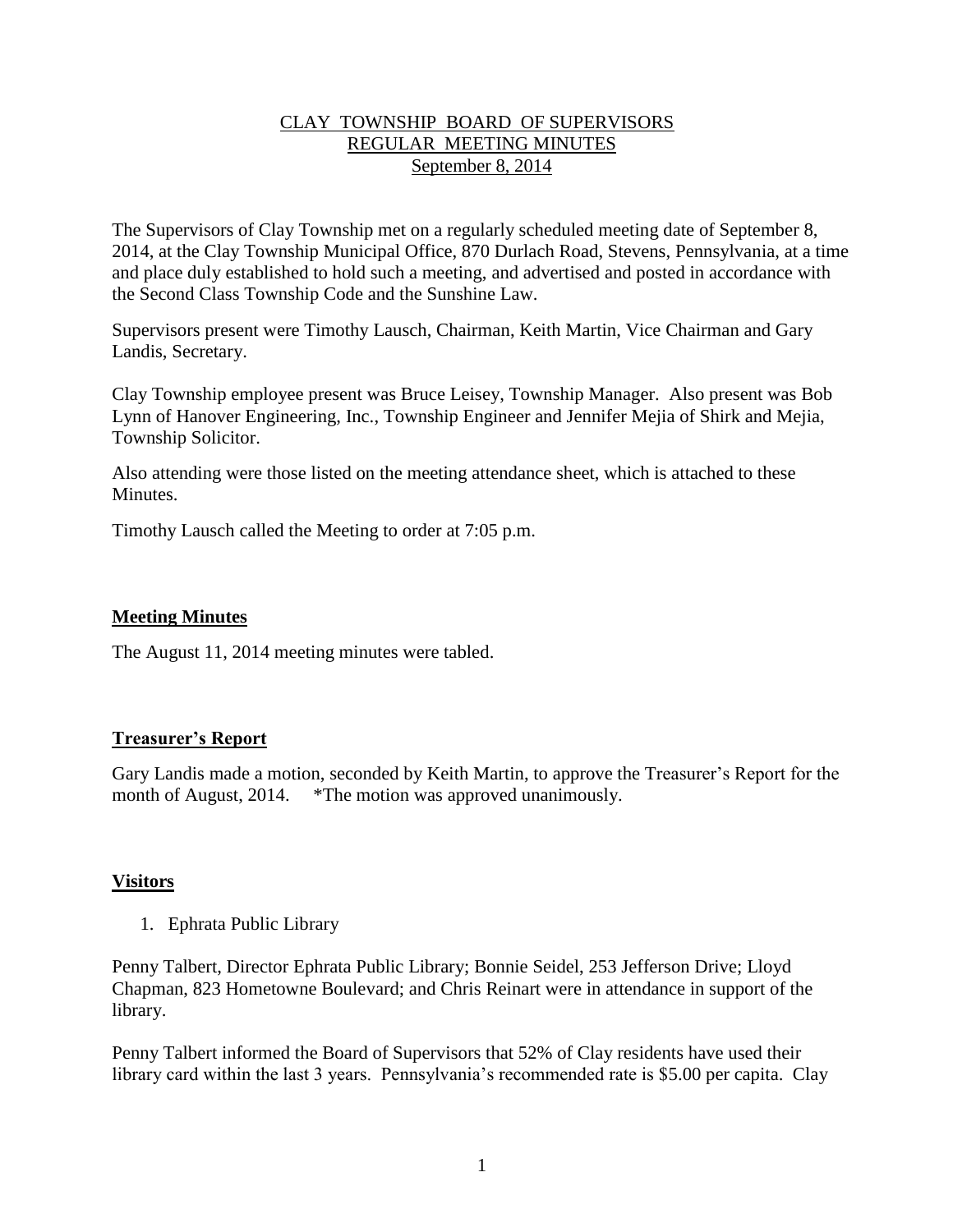Township is currently contributing \$3.10 per capita. Penny stated that the average individual donation is \$25.00. In 2007, the library's state funding was cut 25%.

Penny Talbert said the Ephrata Public Library is requesting an increase to \$5.00 per capita (\$31,540 total contribution) an increase from the current \$3.10 per capita (\$19,555 total contribution).

The Board of Supervisors thanked Penny Talbert for her presentation. No decisions were made at this time.

# **Engineer's Report**

1. Jay Paul Hursh – Escrow Release Request

Bob Lynn informed the Board of Supervisors that he was not called for inspections and the "As Built" plans were not submitted. During the 2014 Stormwater Inspection of Mr. Hursh's stormwater facilities, multiple deficient items were noted on the report.

Keith Martin made a motion, seconded by Gary Landis to deny the escrow release request and require "As Built" plans before the Board of Supervisors will consider the escrow release. \* The motion was unanimously approved.

Bob Lynn, Township Engineer, will notify the Developer of the reason for the denial of his request at this time as required by the Municipalities Planning Code.

# **Old Business**

1. Village of Clay Sewer Feasibility Study

This item was tabled at this time.

2. Draft False Alarm Ordinance

This item was tabled at this time.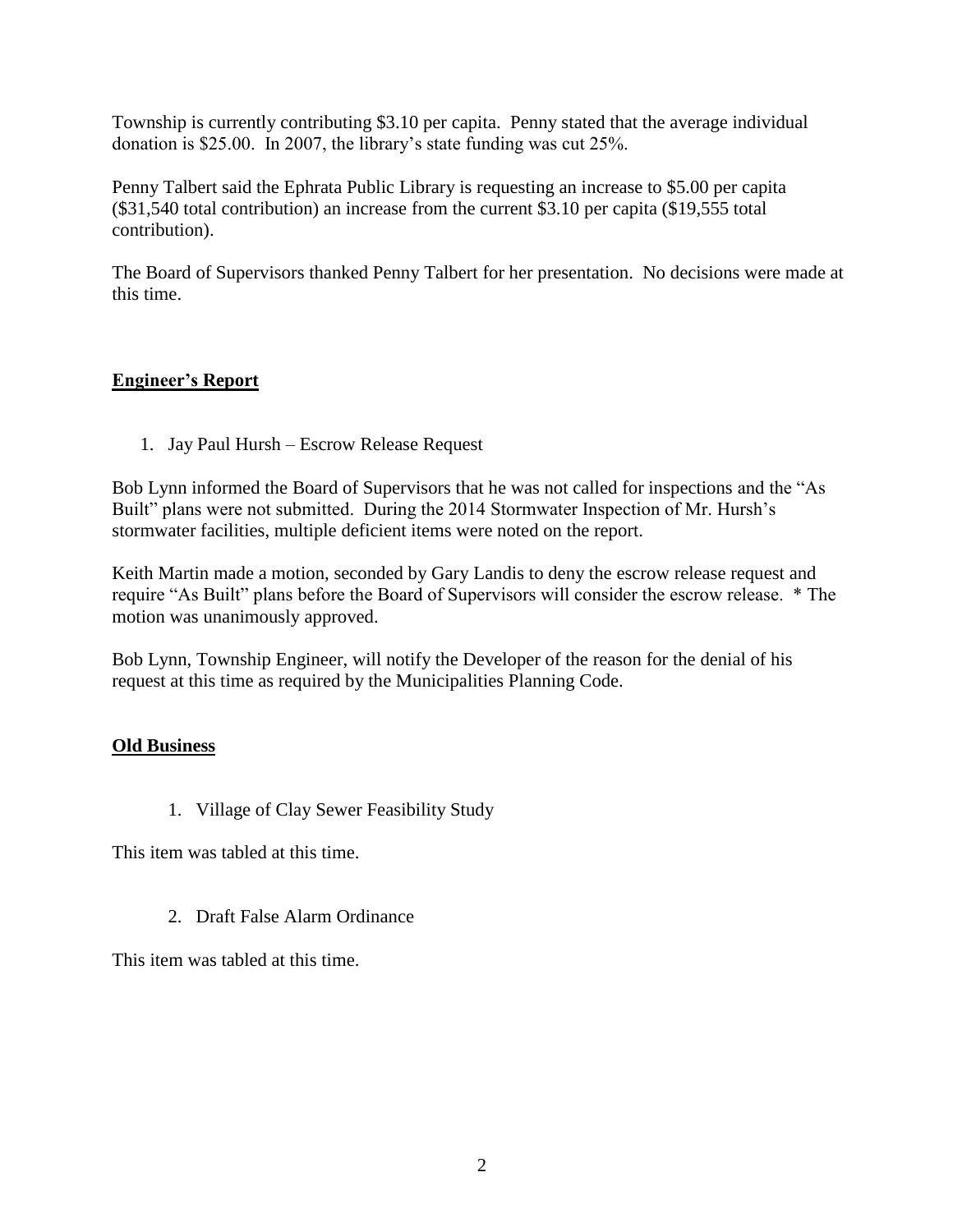# **New Business**

1. FEMA Correspondence

Second advertising for adoption and discussion at the November meeting of new flood plain map will be in the newspaper on September 11, 2104. The Township will send notices to effected residents with details on the process to appeal the new flood plain map. All appeals must be submitted to the Township by November 7, 2014. All appeals that are received with supporting scientific documentation will be submitted to FEMA no later than December 10, 2014.

2. Building Rental Contract

The Board of Supervisors and Township Manager discussed the terms for renewal of the current NLCRPD building lease agreement.

No decisions were made at this time.

3. SALDO – Stormwater Pipe Televising and off street parking

The Board of Supervisors asked the Township Engineer and Township Manager to discuss the adoption of stormwater pipe televising requirements and off street parking requirement changes with the Planning Commission.

No decisions were made at this time.

4. SMT Restate Trust Agreement

This item was tabled at this time.

# **Executive Session**

Keith Martin made a motion, seconded by Gary Landis to enter into Executive Session at 9:00 PM to discuss potential litigation issues. \* The motion was unanimously approved.

Keith Martin made a motion, seconded by Gary Landis to exit Executive Session at 9:25 PM. \* The motion was unanimously approved.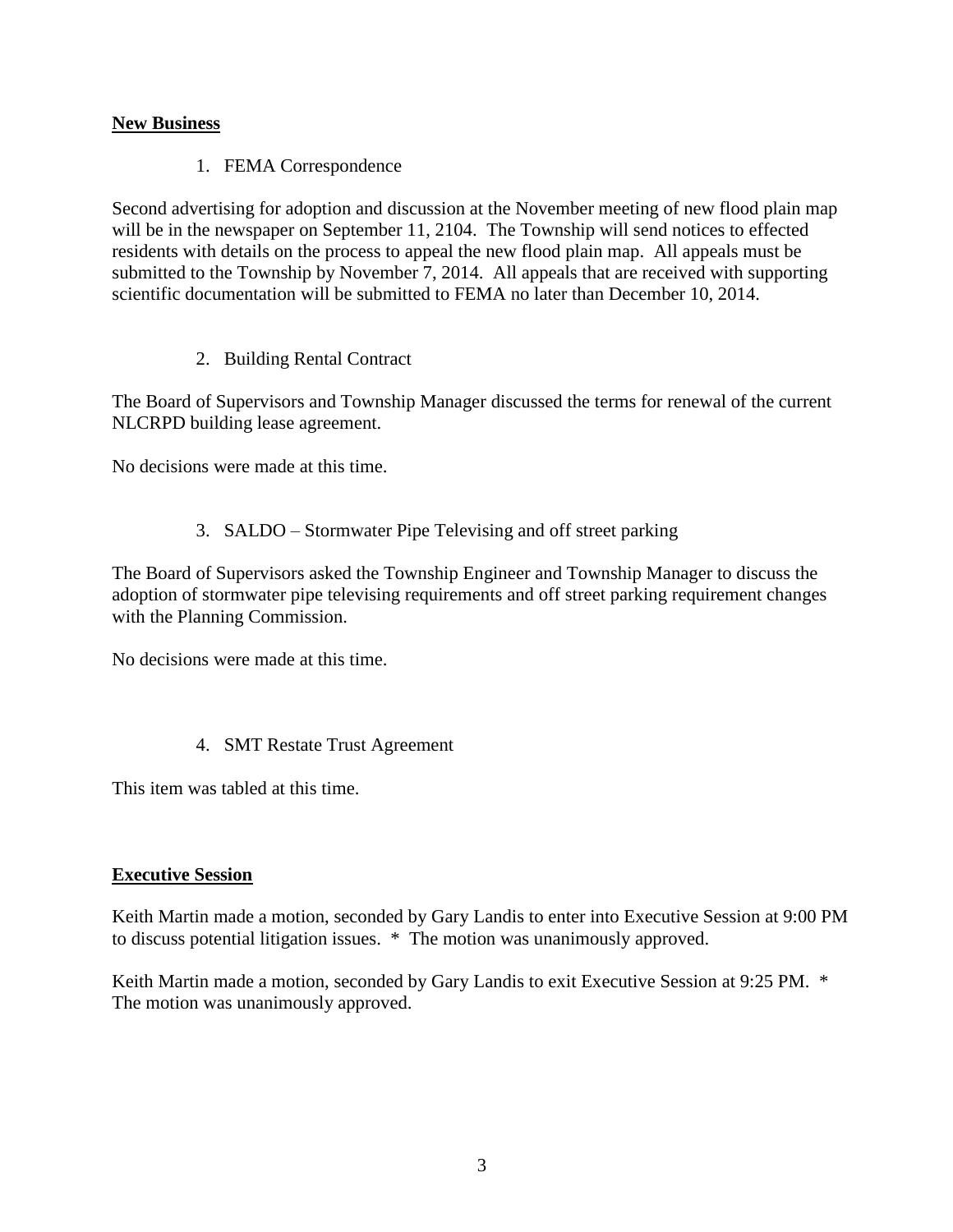Keith Martin made a motion, seconded by Gary Landis to authorize Jennifer Mejia to write response to correspondence received from Blakinger, Byler & Thomas dated 8/26/14. \* The motion was approved unanimously.

#### **Bills to be Paid**

#### General Fund

Gary Landis made a motion, seconded by Keith Martin, to approve the General Fund bills totaling \$64,261.69 for the month of August. \* The motion was approved unanimously.

#### Rec Fund

Gary Landis made a motion, seconded by Keith Martin, to approve the Recreation Fund bills totaling \$267.80 for the month of August. \* The motion was approved unanimously.

## Sewer Fund

Gary Landis made a motion, seconded by Keith Martin, to approve the Sewer Fund bills totaling \$8,293.43 for the month of August. \* The motion was approved unanimously.

### **Reports for the Month**

- 1. Chief of Police / Police Department
- 2. Fire Companies / Ambulance
- 3. DMR
- 4. Solicitor's Report
- 5. Engineer's Report
- 6. Planning Commission Minutes
- 7. Manager's Report
- 8. Road Master's Report

# **Adjournment**

Keith Martin made a motion, seconded by Gary Landis, to adjourn the meeting at 10:30 P.M. \*The motion was approved unanimously.

Clay Township Board of Supervisors

\_\_\_\_\_\_\_\_\_\_\_\_\_\_\_\_\_\_\_\_\_\_\_\_\_\_\_\_\_\_\_\_\_\_\_\_

Timothy Lausch, Chairman